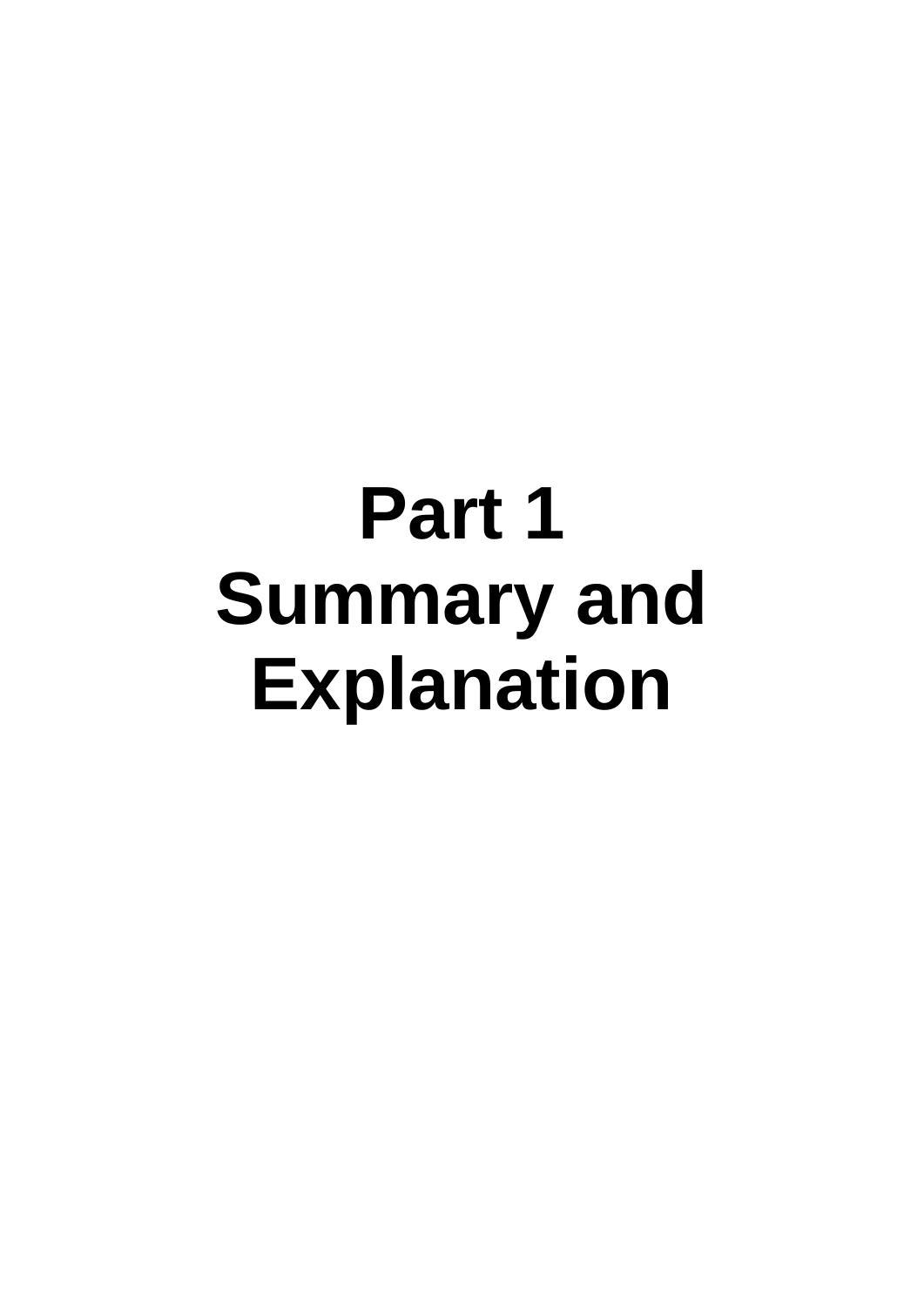### **1 The Council's Constitution**

- 1.1. This is the Constitution of Harlow District Council (the Council). It sets out how the Council operates, how decisions are made and the procedures which are followed to ensure that these are efficient, transparent and accountable to local people. Some of these procedures are required by law, while others are a matter for the Council to choose.
- 1.2. The Constitution is divided into 15 articles that set out the basic rules governing the Council's business. More detailed procedures and codes of practice are provided in separate rules and protocols later in the document.
- 1.3. The Constitution is established and published in accordance with Section 37 of the Local Government Act 2000 (as amended).

### **2 What's in the Constitution**

- 2.1. Article 1 of the Constitution commits the Council to providing community leadership, encouraging public participation and to conduct its affairs and provide services in a transparent and fair manner. Articles 2 to 15 explain the rights of citizens and how the main parts of the Council operate. These are:
	- a) Councillors (Article 2)
	- b) Citizens and the Council (Article 3)
	- c) The Full Council (Article 4)
	- d) Chairing the Council (Article 5)
	- e) Cabinet (Article 6)
	- f) Scrutiny (Article 7)
	- g) Audit and Standards Committee (Article 8)
	- h) Other Committees, Sub Committees, Working Groups, Parties and Panels (Article 9)
	- i) Joint arrangements (Article 10)
	- j) Officers (Article 11)
	- k) Decision making (Article 12)
	- l) Finance, contracts and legal matters (Article 13)
	- m) Review and revision of the Constitution (Article 14)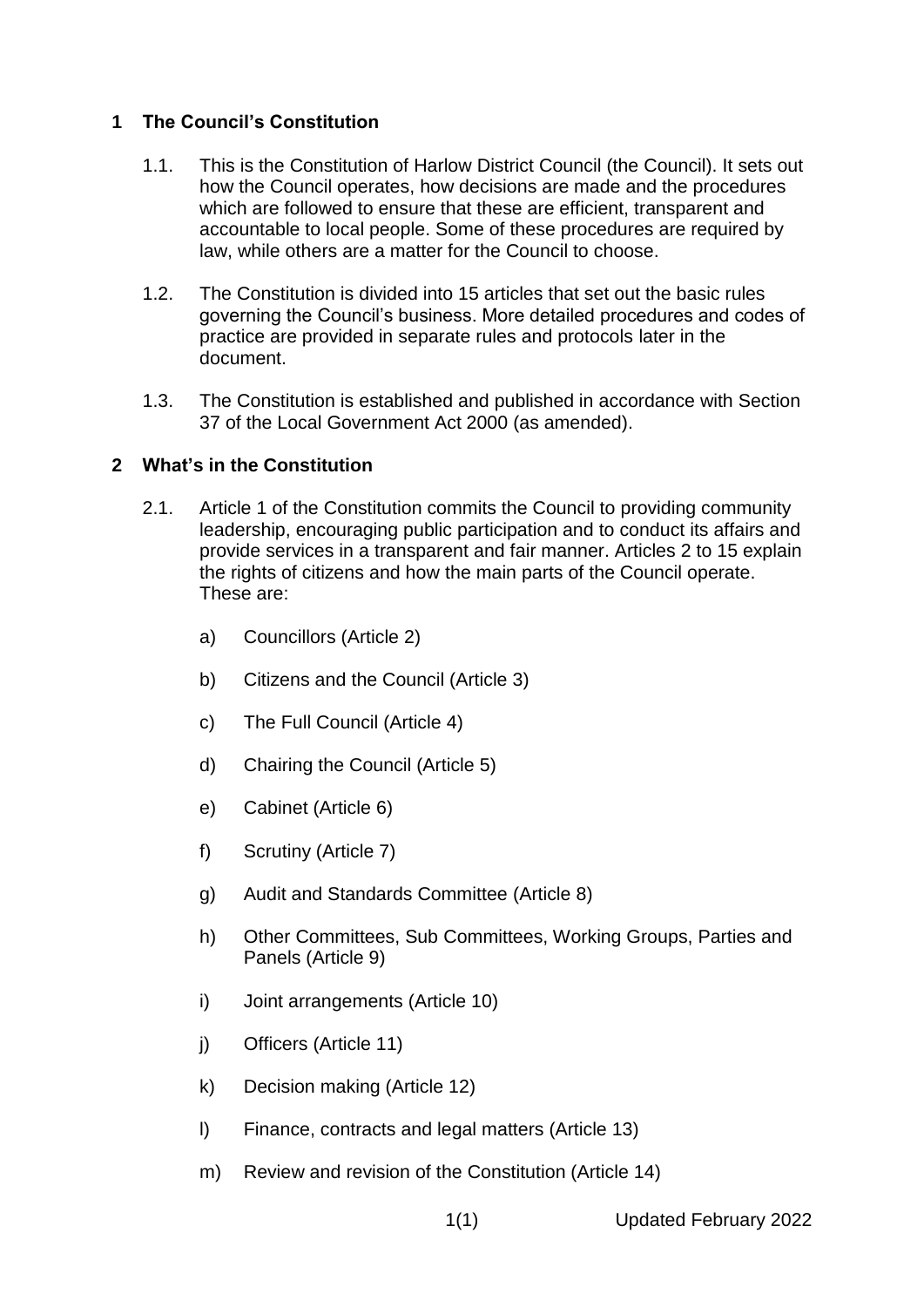n) Suspension, interpretation and publication of the Constitution (Article 15)

### **3 How the Council operates**

- 3.1. The Council has 33 Councillors. Each Councillor is elected for a four year term. Councillors are democratically accountable to residents of their ward. The overriding duty of Councillors is to the whole community and to all of their constituents, including those who did not vote for them.
- 3.2. Councillors follow a Code of Conduct to ensure high standards in the way they undertake their duties. The Audit and Standards Committee provides training and advises them on the Code of Conduct.
- 3.3. All Councillors meet together as the Full Council. Meetings of the Full Council are normally open to the public. Here Councillors decide the Council's overall policies and set the budget each year.
- 3.4. Full Council appoints the Chair, Vice Chair, the Leader, as well as Committees, Sub Committees, Working Groups, Parties or Panels to undertake functions on its behalf.
- 3.5. Council meetings are also an opportunity for the public to raise issues and ask questions on matters relating to the Council or the district. The public participation arrangements are set out later in the Constitution

### **4 How decisions are made**

- 4.1. Cabinet
	- a) The Cabinet is responsible for key decisions (as defined in Part 2, paragraph 12.3) in the Council.
	- b) The Cabinet is made up of the Leader of the Council and at least two (2) but no more than nine (9) other voting Councillors appointed by the Leader. These Councillors are normally referred to as Cabinet Members or Portfolio Holders.
	- c) Cabinet meetings are open to the public, except where confidential matters are discussed.
	- d) The Cabinet has to make decisions which are in line with the Council's policy framework and budget. If it wishes to make a decision which is outside the policy framework or budget, the Cabinet must recommend the matter to Full Council for a decision.
	- e) The Cabinet may also appoint Committees, Sub Committees, Working Groups, Parties or Panels to support the work of the Cabinet.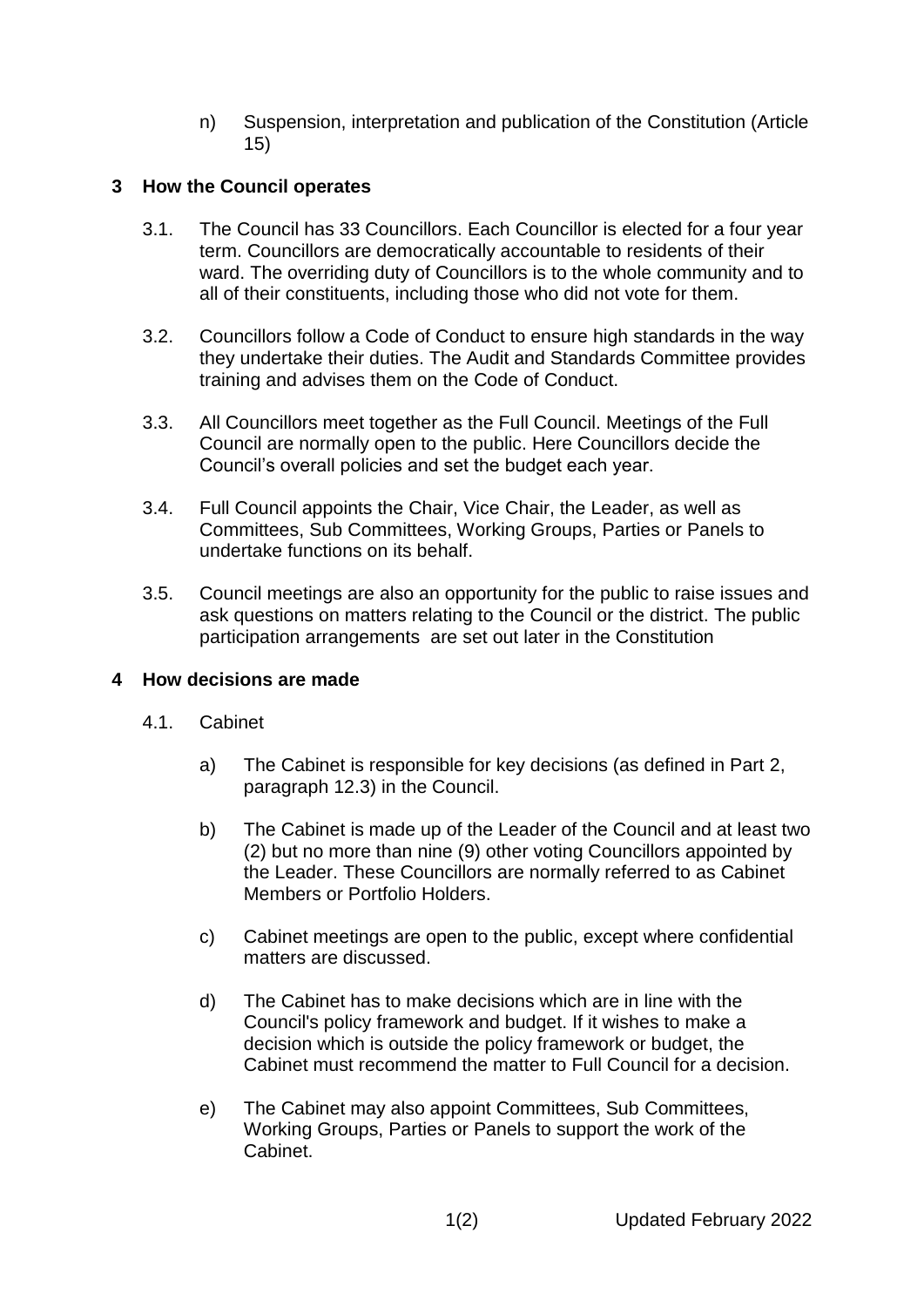- 4.2. Scrutiny
	- a) The Council will appoint at least one Committee to undertake overview and scrutiny to support its work and the Council as a whole.
	- b) Such Committees review and report on matters outside the control of the Council.
	- c) Scrutiny includes a power to 'call-in' decisions which have been made but not yet implemented. This procedure is detailed in Part 4 of the Constitution.
- 4.3. Audit and Standards Committee
	- a) The Audit and Standards Committee deals with a range of matters including issues concerning Councillors' conduct, audit and risk functions, providing advice and guidance to the Council, the Cabinet and individual Councillors.
- 4.4. Other committees, sub committees, working groups, parties and panels
	- a) Full Council may appoint committees, sub committees, working groups, parties or panels to undertake functions on its behalf.
	- b) The Council will also establish and appoint Councillors to the following Committees which will report to Council:
		- i) Development Management
		- ii) Licensing
	- c) In addition to the above Committees, the Council shall establish and appoint Councillors to the following Working Groups, Parties and Panels , which will report to Council:
		- i) Chief Executive's Appraisal Panel
		- ii) Independent Remuneration Panel
		- iii) Appointments Panel

#### **5 The Council's staff**

5.1. The Council has staff working for it (called 'Officers'). Their role is to give advice, implement decisions and manage the day-to-day delivery of its services. Some Officers have a specific duty to ensure that the Council acts within the law and uses its resources wisely.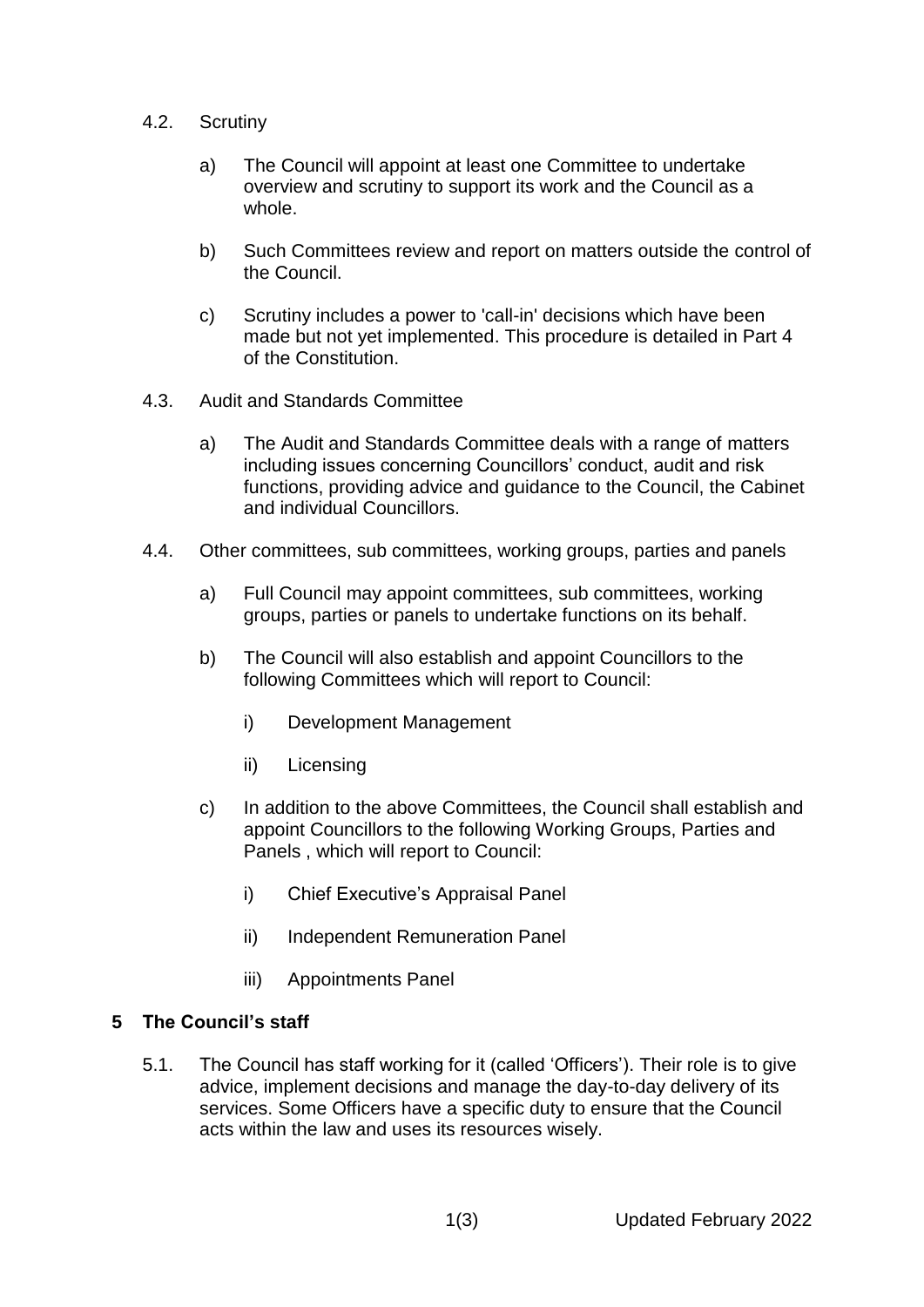5.2. The Officer/Councillor Protocol governs the relationships between Officers and Councillors.

## **6 Citizens' rights**

- 6.1. The Council welcomes participation by its citizens in its work. They have a number of rights in their dealings with the Council. These are set out in more detail in Article 3. Some of these are legal rights, whilst others depend on the Council's own procedures. The Citizens' Advice Bureau can advise on individuals' legal rights. The Council will advise citizens of their rights related to functions of the Council when possible and appropriate.
- 6.2. Where members of the public use specific Council services they have additional rights. These are not covered in the Constitution. Citizens have the right to:
	- a) vote at local elections if they are registered
	- b) contact their local Councillor about any relevant matters of concern to them
	- c) obtain a copy of the Constitution
	- d) attend meetings of the Council and its Committees (except where confidential matters are being discussed)
	- e) to receive information and documents to be considered as well as details of decisions made (except where this would mean disclosing confidential information)
	- f) petition to request a referendum on a mayoral form of executive
	- g) participate in the Council's meetings in line with the Council's public participation procedures and contribute to investigations by the Scrutiny Committee in accordance with the Constitution.
	- h) complain:
		- i) to the Council about its actions or failure to take action
		- ii) to the Local Government Ombudsman if they think the Council has not followed its own procedures properly but can only do this after exhausting the Council's Complaints Procedure
		- iii) to the Monitoring Officer if they believe that a Councillor has not followed the Councillor Code of Conduct.
	- i) inspect the Council's accounts and make their views known to the external auditor.